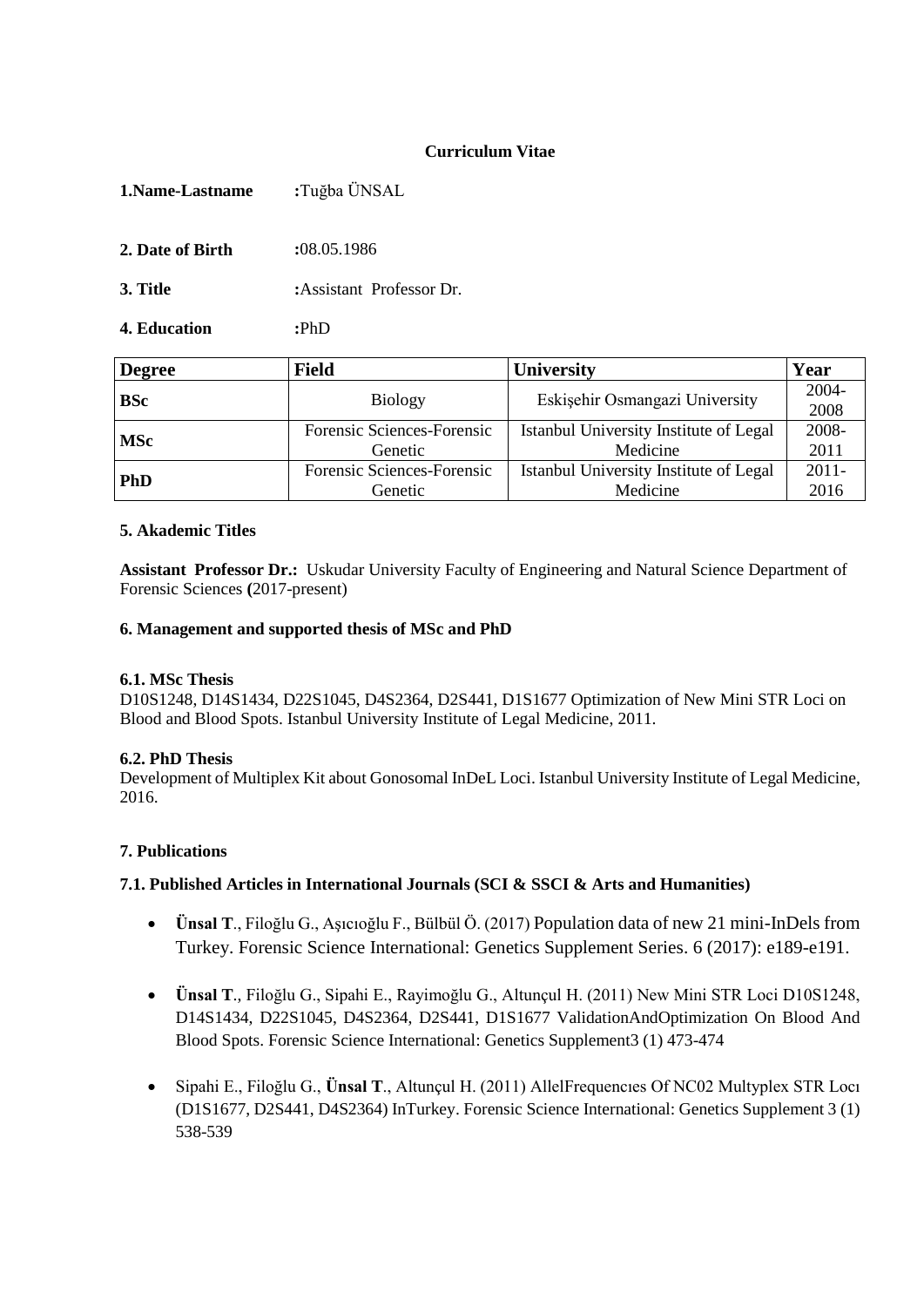## **7.1.2. Published Articles in International Journals (Out of Scope, SCI & SSCI & Arts and Humanities)**

- Filoglu G., Sah I., Dogan M., Nalcaoglu S.B., Tavaci I., Bulbul O., **Unsal T.** (2017) "Application of Next Generation Sequencing in ForensicScience", Medicine Science International Medical Journal, 6(1): 157-162
- **Unsal T.,** Filoglu G., Altuncul H. Dastan K., Bulbul O. (2017) "Profiling of 6 mini STR loci (D1S1677,D2S441,D4S2364, D10S1248, D14S1434, D22S1045) on blood spots waited on various surfaces", MedicineScience International MedicalJournal**,** 6(1): 51-56.

# **7.2. Presented Articles at International Conference (Proceedings).**

- **Ünsal T.,** Filoğlu G., Sipahi E., Rayimoğlu G., Altunçul H. New Mini STR Loci D10S1248, D14S1434, D22S1045, D4S2364, D2S441, D1S1677 ValidationAndOptimization On Blood And Blood Spots 24th Congress of the International Society for Forensic GeneticsAugust 29, to September, 3 2011 - Vienna, Austria
- Sipahi E., Filoğlu G., **Ünsal T.,** Rayimoğlu G., Altunçul H. AllelFrequencıes Of NC02 Multyplex STR Loci (D1S1677, D2S441, D4S2364) InTurkey24th Congress of the International Society for Forensic GeneticsAugust 29, to September, 3 2011 - Vienna, Austria
- **ÜnsalT.,** Filoglu, G., RayimogluG., Bulbul Ö. Altuncul H. Profiling Of 6 New Mini STR Loci (D10S1248, D14S1434, D22S1045, D4S2364, D2S441, D1S1677) On Waited Blood Spots, Int J Legal Med 126 (Suppl 1): 347, 22nd Congress of the International Academy of Legal Medicine 2012- Istanbul,Turkey.
- Yükseloğlu E.H., Rayimoğlu G., Çavuş F., Karataş Ö., Daştan K., **Ünsal T.,** et al., "The use of DNA analyses in cancer cases: a case of gastric cancer (?)", 7th EUROPEAN ACADEMY OF FORENSIC SCIENCE CONFERENCE, Prag, Poland, 6-11 Eylül 2015, pp.115-116
- Tarı Cömert I. , Daştan K., Çavuş F., Rayimoğlu G. , **Ünsal T.,** Demircan Y.T., et al., "Comparison of depression, anxiety and stress levels in male students aged 13–18 years playing football regularly or not ", 7th EUROPEAN ACADEMY OF FORENSIC SCIENCE CONFERENCE, Prag, Poland, 6- 11 Eylül 2015, pp.15-16
- Dastan K., **Unsal T.,** Yukseloglu E.H. Importance Of Molecular Autopsy And Next Generatıon Sequencıng Testıng Strategıes In Sudden Unexplaıned Cardıac Deaths, 24th Congress Of The International Academia Of Legal Medicine Intersocietal Symposium, 2016-Venezia, Italy.
- **Unsal T.,** Filoglu G., Bulbul O., Asicioglu F. "X Kromozomuna Bağlı Multipleks 20 InDel Lokusunun Optimizasyonu ve Adli Kimliklendirmede Kullanımı", 1. Uluslararası TURAZ AKADEMİ Adli Tıp ve Patoloji Kongresi, Sözel bildiri, 13-16 Ekim 2016- Baku, Azerbaijan
- Salman Yılmaz S.,Filoglu G.,**Unsal T. "**Yeni Nesil Dizilemede İş Akışı ve Adli Genetikte Kullanımı", Poster, 1. Uluslararası TURAZ AKADEMİ Adli Tıp ve Patoloji Kongresi, 13- 16 Ekim 2016- Baku, Azerbaijan
- **Unsal T.,**Filoglu G., Asicioglu F., Bulbul O. "Population data of new 21 mini-InDels from Turkey". 27th International Congress of International Society for Forensic Genetics (ISFG), Poster, 28 Ağustos-2 Eylül 2017, Coex, Seoul, Korea.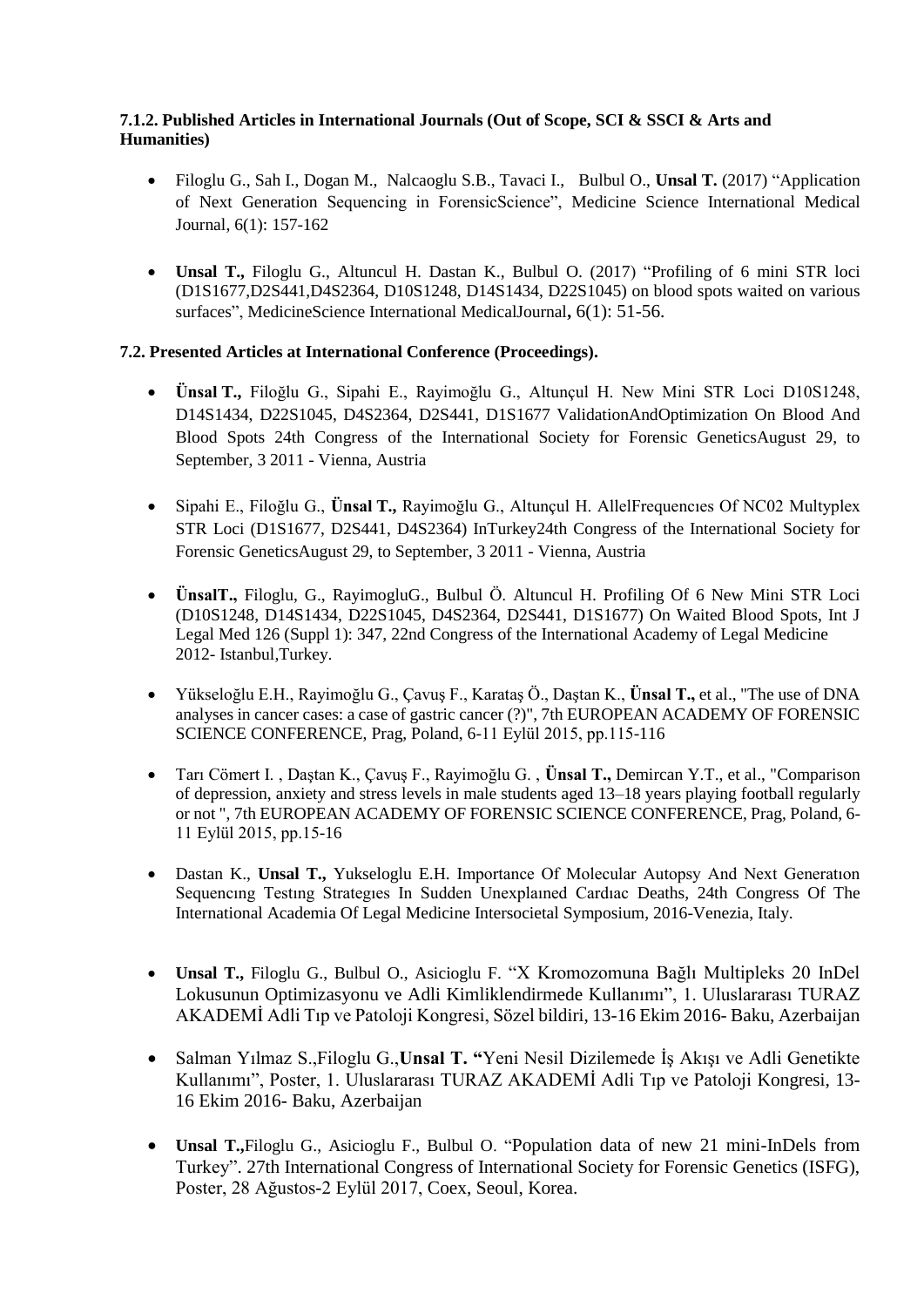- Pastırmacı I., Yilancioglu K., **Unsal T.,** Atasoy S. "Graduate and Undergraduate Education in Turkey". 70th Annual Meeting of American Academy of Forensic Sciences (AAFS). 19-24 February 2018, Seattle, Washington.
- Filoglu G., Özyer S., Uslu ZS., **Unsal T.,** Bulbul O. "The Development of an X-Chromosome Insertion-Deletion (InDel)Multiplex for Forensic Applications". 70th Annual Meeting of American Academy of Forensic Sciences (AAFS). 19-24 February 2018, Seattle, Washington.
- Yılancıoğlu K., Sönmez M., **Ünsal T**., Atasoy S. "Determination of Face Morphology by Using DNA Biomarkers in Turkish Population". 8th European Academy of Forensic Science, August 29th to 31st 2018, Lyon, France
- Yavuz D., **Unsal T**., Atasoy S. "Education and Training for Forensic Autopsy Technicians in Turkey" 8th European Academy of Forensic Science, August 29th to 31st 2018, Lyon, France.
- Yılmaz H., **Unsal T.,** Atasoy S. "INNOCENCY IN CRIMINAL PROCEEDING PROJECT AND SCIENTIFIC EVIDENCES IN METHODS OF PROOF IN TURKEY" 8th European Academy of Forensic Science, August 29th to 31st 2018, Lyon, France.
- Yılmaz H., **Unsal T.,** Atasoy S. "APPLICATIONS OF CROSS EXAMINATION & DIRECT INTERROGATION IN CRIMINAL PROCEDURE IN TURKEY" 8th European Academy of Forensic Science, August 29th to 31st 2018, Lyon, France.
- Gökkaya N., **Unsal T.,** Atasoy S. "Development Of Ergonomic Sample Collection Swabs For Forensic Purpose" 8th European Academy of Forensic Science, August 29th to 31st 2018, Lyon, France.

## **7.5. Published Articles in National Conference (Proceedings).**

- İlhan S., Yenice Gürsu B., **Ünsal T.,** Altin A. Ve Filik İşçen C., Antibiyotik Üretiminin Arttırılmasında Deney Tasarımı Kullanılarak Besinsel Gereksinimlerin Taranması 19.Ulusal Biyoloji Kongresi, Trabzon,2008
- **Ünsal T.,** Daştan K., Erkan I., Çavuş F., Rayimoğlu G., Yükseloğlu E. H. Adli Laboratuvarlarda İnsan Kimliklendirme için Yeni Nesil Sekans Sistemi Uygulamaları, 12. Adli Bilimler Kongresi Bildirisi, Isparta, 2015
- Daştan K., Erkan I., **Ünsal T.,** Çavuş F., Rayimoğlu G., Yükseloğlu E.H Isıtılan Kemiğin DNA Çekitlemesi ve Verimliliği Açısından Değerlendirilmesi, 12. Adli Bilimler Kongresi Bildirisi, Isparta, 2015
- **Ünsal T.,** Daştan K., Yükseloglu E.H. Türkiyedeki Adli Vakalarda CSI Etkisi, 13. Adli Bilimler Kongresi Bildirisi, Bodrum, 2016
- Karataş Arslan Z.,Erkan I., Daştan K., **Ünsal T.,**Yükseloğlu E. H., Adli Olgularda Acil Servis Çalışanlarının Bilgi Düzeylerinin Değerlendirilmesi", 27-30 Nisan 2016, 13. Adli Bilimler Kongresi, Bodrum, 2016
- **Ünsal T.** Gonozomal INDEL Lokuslarının Adli Kimliklendirmede Kullanımı, Adli Genetik ve Hukuki Boyutu Sempozyumu, Sözlü bildiri, 9 Nisan 2016, İstanbul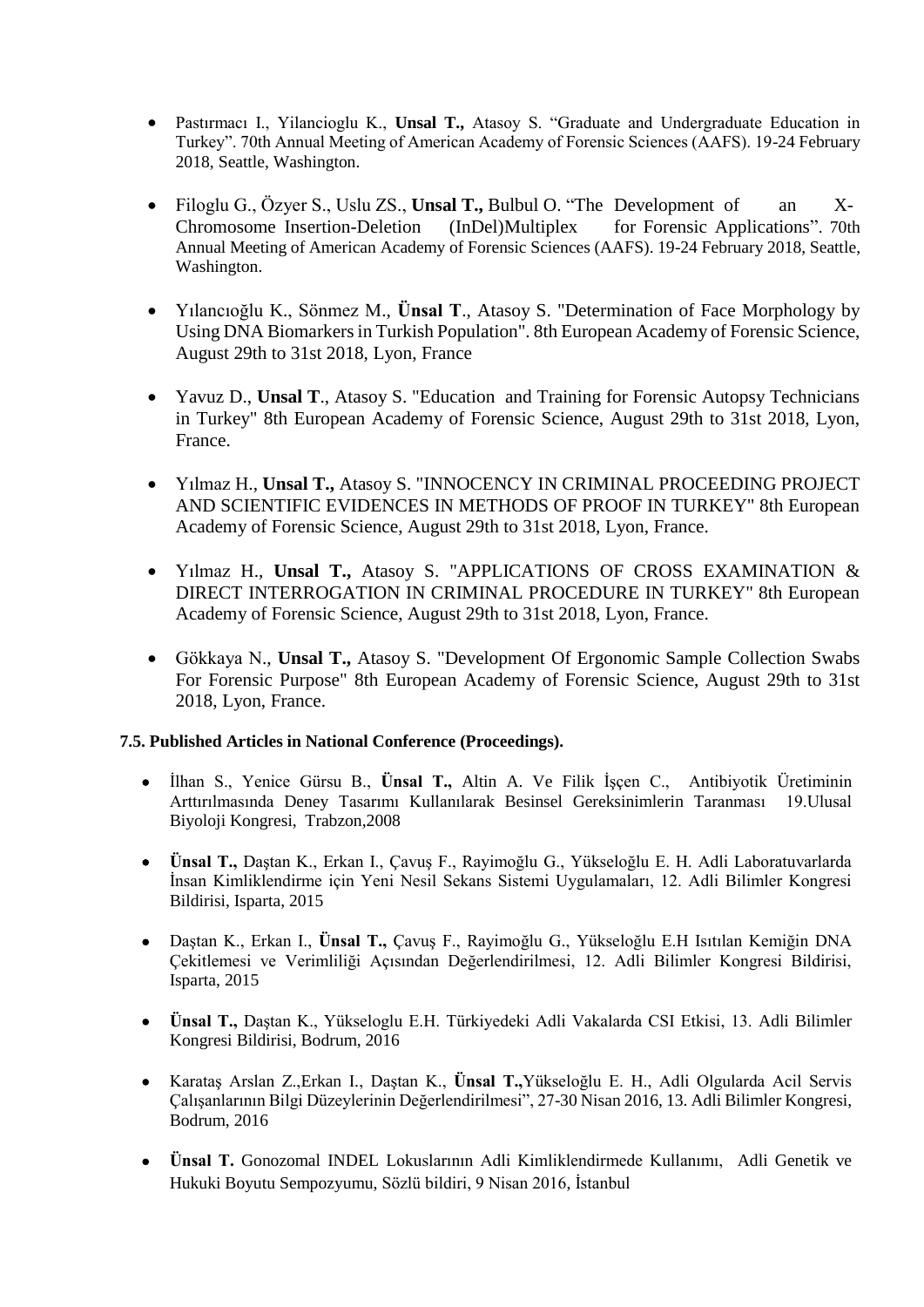- Demirok A., Karaman A., Güngör A., Keleş C., Ceylan E., Fındık EH., Erdoğan IT., Kazancı K., Meherov S., **Ünsal T.** Atasoy S. "Adli Bilimlerde Epigenetiğin Önemi Ve Kullanım Alanları". 15. Adli Bilimler Kongresi, 12-15 Nisan, Antalya
- Atasoy S., **Ünsal T.,** Yılancıoğlu K. "Türkiye'de Adli Bilimler Lisans Eğitimi ve Geleceğe Yönelik Projeksiyonlar". 15. Adli Bilimler Kongresi, 12-15 Nisan, Antalya
- **Ünsal T.,** Ertem Ü., Yavuz D., Tezbasan İY., Atasoy S. "Üsküdar Üniversitesi'nde Şiddet Mağdurlarına Yönelik Bir Kriz Merkezi ". 15. Adli Bilimler Kongresi, 12-15 Nisan, Antalya
- Yavuz D., **Ünsal T.** Yılancıoğlu K., Atasoy S. "Adli Genetik İncelemelerde Polimorfik Bölge Analizinde Yeni Yaklaşım: KASP Sistemi" 15. Adli Bilimler Kongresi, 12-15 Nisan, Antalya

## *7.6 Other Publications*

*Patents: Multiplex Identification Panel of 21 Gonosomal InDel Loci. Turkish Patent Institute Number:* **2017/07157**

#### **8.Projects 8.2. National Projects**

- Development of Multiplex Kit about InDel Loci to be used for forensic identification. TUBİTAK Project no:217S586, Istanbul, 2018.
- Development of Multiplex InDel Loci Kit on X Chromosome, Istanbul University Research Foundation Project no-25221, Istanbul, 2017
- Polymorphism of X Chromosomal 20 InDel Loci to be used for forensic identification in Turkey. Istanbul University Research Foundation Project no -21040, İstanbul, 2017
- Development of Multiplex Kit about Gonosomal InDeL Loci. PhD thesis project Istanbul University Research Foundation Project no -52985 Istanbul University Institute of Legal Medicine, 2015
- D10S1248, D14S1434, D22S1045, D4S2364, D2S441, D1S1677 Optimization of New Mini STR Loci on Blood and Blood Spots.. MSc thesis project - Istanbul University Research Foundation Project no - 4046, Istanbul University Institute of Legal Medicine, 2010.

## **9. Administrative Experience**

- Head of Forensic Genetic Program, Addiction and Forensic Sciences (2017-present)
- Head of Forensic Molecular Biology Program, Addiction and Forensic Sciences(2017-present)
- Head of Computer Forensic and Digital Evidence (2017-present)
- Erasmus Coordinator, Department of Forensic Sciences (2017-present)

## **10. Membership**

- Academy of Forensic Sciences. Turkey (Adli Bilimler Akademisi Derneği. Türkiye)
- (Society of Forensic Biology and Gene Law) Adli Biyoloji ve Gen Hukuku Derneği